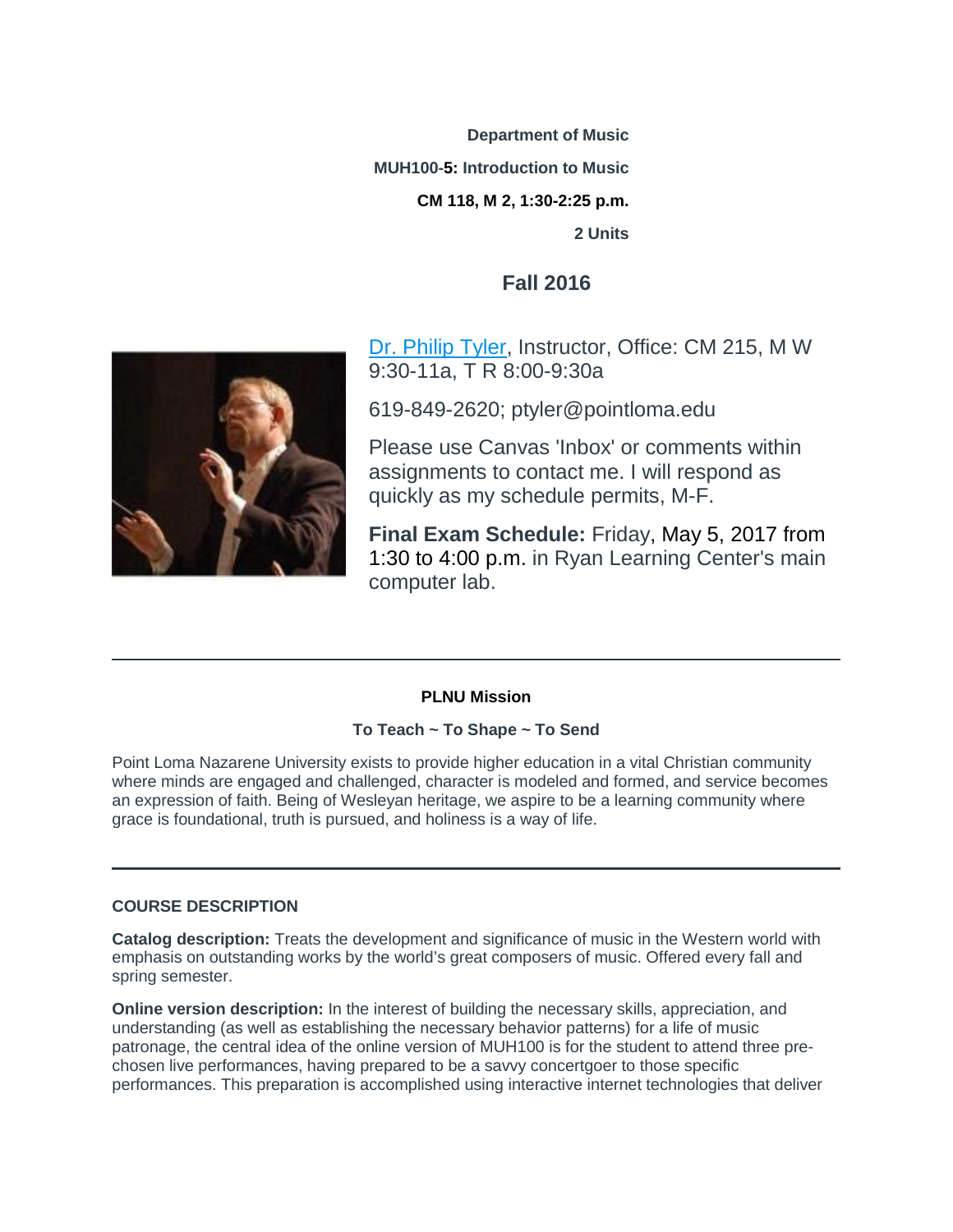course content, facilitate research projects, and foster communication and collaboration within the course community.

# **GENERAL EDUCATION LEARNING OUTCOME**

**2.b. Arts Appreciation:** Students will **understand** and **appreciate** diverse forms of artistic expression.

## **COURSE LEARNING OUTCOMES**

The central goal of this course is *cultivating a community of savvy concertgoers* who show **understanding** and **appreciation** of music by demonstrating **conversance** with selected musical works. To that end, the successful student will

- o Identify style **periods** of selected musical works;
- o Integrate applicable music **terms** in descriptions of selected musical works;
- o Synthesize relevant music **topics** in descriptions of selected musical works;
- o Evaluate salient **features** heard in selected musical works.

In terms of IDEA Learning Objectives, you will be

- o "gaining a basic understanding of the subject (e.g., factual knowledge...generalizations...)" In the process, you will be
- o "gaining a broader understanding and appreciation of intellectual/cultural activity (music...)."

In terms of mandated shared CLOs:

- o Students will be able to evaluate and articulate personal experiences through attending live concerts.
- o Students will be able to demonstrate an understanding of historical/cultural perspectives about the music.
- o Students will be able to recognize and describe basic music concepts (such as form, harmony, melody, and rhythm) using correct terminology.

## **CREDIT UNIT INFORMATION**

In the interest of providing sufficient time to accomplish the stated Course Learning Outcomes, this class meets the PLNU and WASC credit hour policy for a 2-unit class delivered over 15 weeks.

# **Estimated Number of Hours to Complete Course**

It is anticipated that you will spend a minimum of 39 participation hours per unit on course work (total  $= 78$  hours for this 2-unit course). The time estimates for this course are shown below: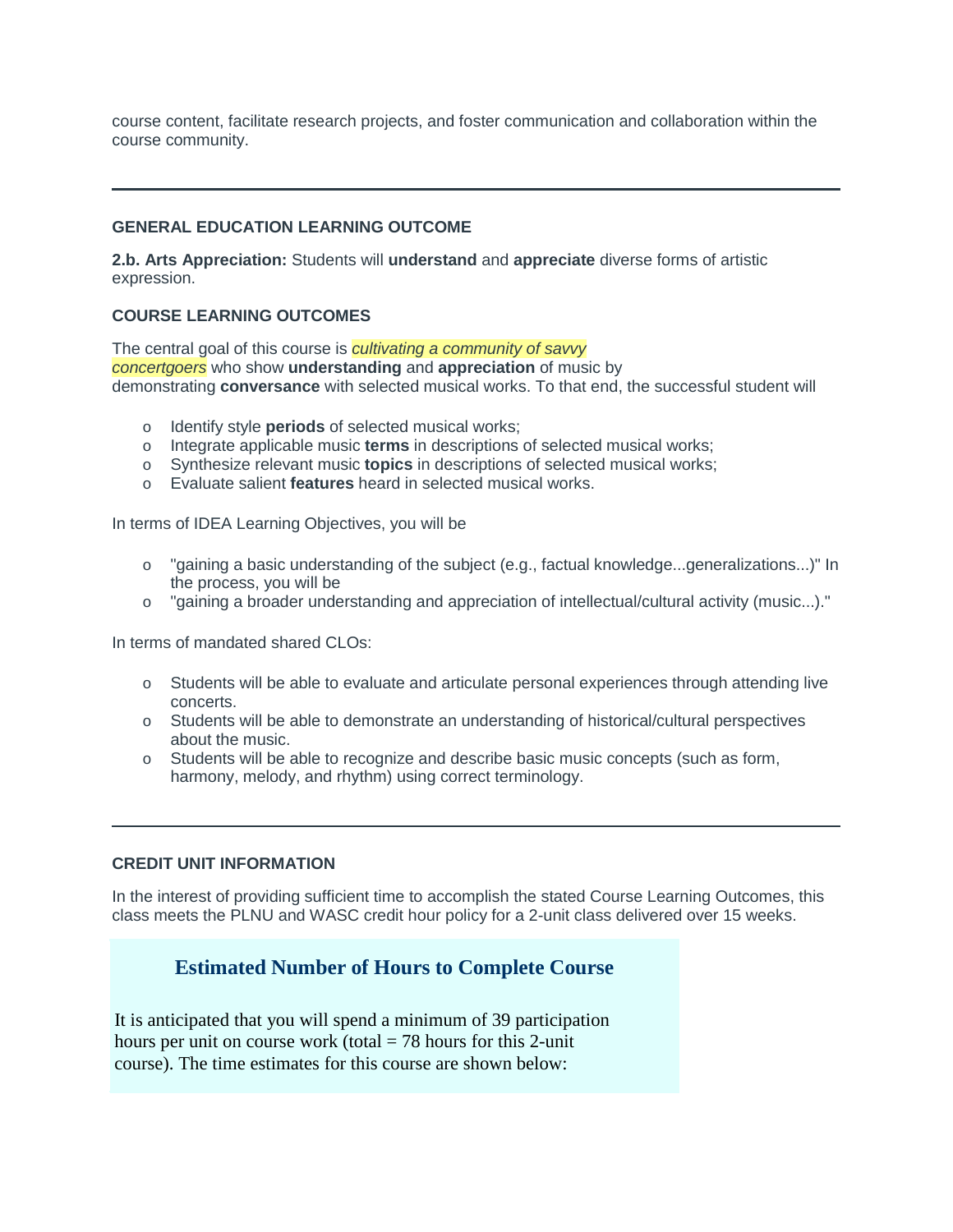| <b>ASSIGNMENTS</b>                | <b>HOURS</b>   |  |
|-----------------------------------|----------------|--|
| Video Lesson Project              | 17             |  |
| <b>Savvy Concertgoing Project</b> | 12             |  |
| <b>Savvy Concertgoing Events</b>  | 20             |  |
| <b>Master Works Project</b>       | 22             |  |
| <b>Conversation Project</b>       | 5              |  |
| Final Listening Exam              | $\overline{2}$ |  |
|                                   |                |  |

# **REQUIRED TEXTS AND RECOMMENDED RESOURCES**

All course materials, other than research materials, are embedded in or linked to from this Canvas course. Although you will not need to buy text materials, you will be required to purchase tickets and pay for parking at three specified music events. The total cost of these tickets and parking is expected to be in the range of an inexpensive textbook.

*Point Loma Nazarene University, as a non-profit educational institution, is entitled by law to use materials protected by the US Copyright Act for classroom education. Any use of those materials outside the class may violate the law. All supplemental materials posted on this course site or within other technologies used in this course (including videos, images, sound files, articles, book excerpts, or other documents) are provided for your personal academic use. These materials may be protected by copyright law and should not be duplicated or distributed without permission of the copyright owner.*

### **ASSESSMENT AND GRADING**

Assignments will be hand-graded. You will be given credit on video lessons according to the percentage of acceptable answers. Everything else will be graded with the rubrics attached to the assignments.

# **Monitor Your Grade**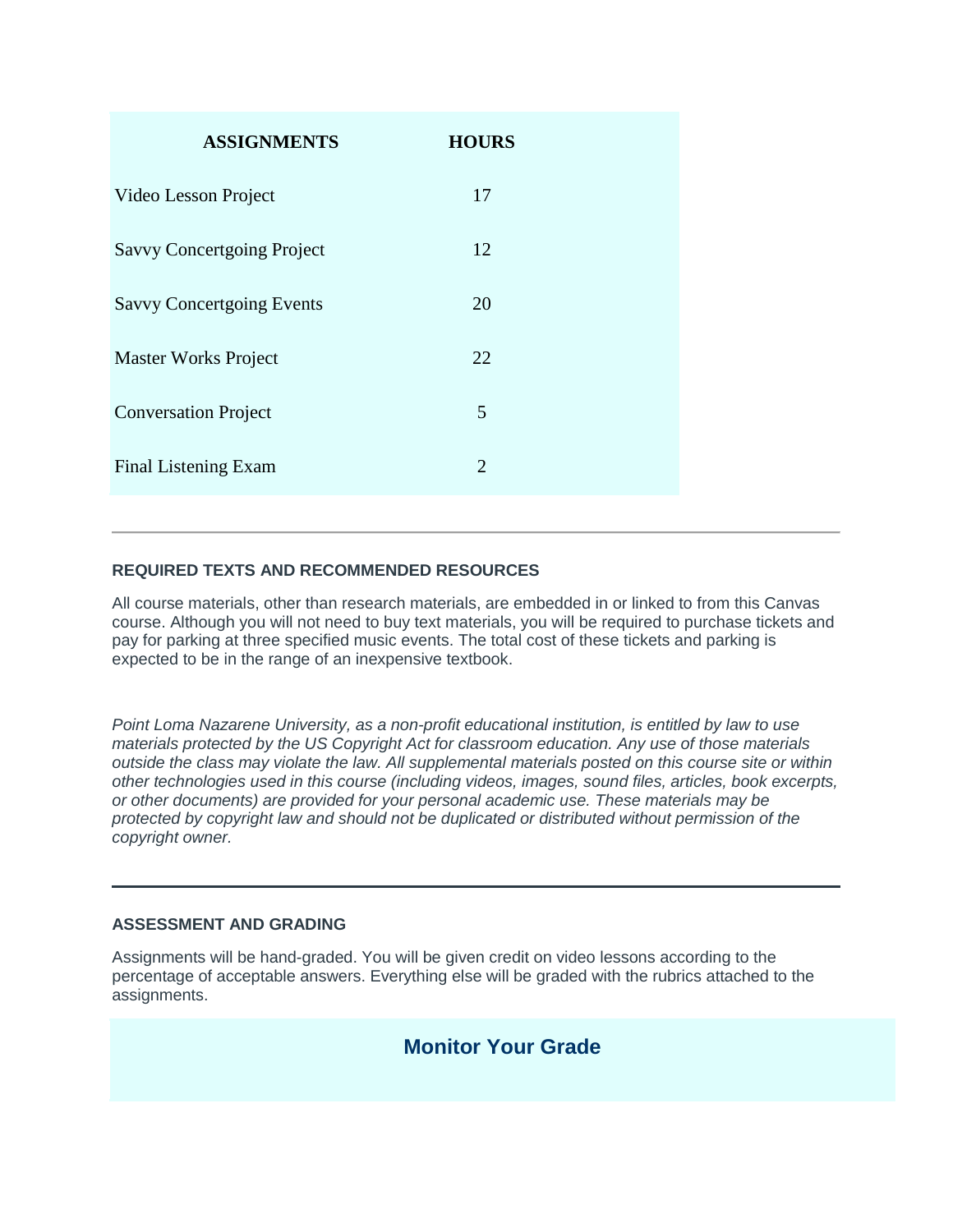Your grades will be posted in Canvas 'Grades' beginning in Week Two of this course. It is important to read the comments posted in 'Grades' as these comments are intended to help you improve your work. Final grades will be posted by the PLNU grade entry deadline. Grades will be based on the following:

| <b>POINT DISTRIBUTION</b>         |       | <b>LETTER GRADES</b> |                                 |  |  |  |  |
|-----------------------------------|-------|----------------------|---------------------------------|--|--|--|--|
| Video Lessons                     |       |                      | 20% A 100% to 94% C 76% to 74%  |  |  |  |  |
| <b>Savvy Concertgoing Project</b> |       |                      | 16% A-93% to 90% C-73% to 70%   |  |  |  |  |
| <b>Savvy Concertgoing Events</b>  |       |                      | 24% B+ 89% to 87% D+ 69% to 67% |  |  |  |  |
| <b>Master Works Project</b>       | 20% B |                      | 86% to 84% D 66% to 64%         |  |  |  |  |
| <b>Conversation Project</b>       |       |                      | 5% B- 83% to 80% D- 63% to 60%  |  |  |  |  |
| <b>Class Participation</b>        |       |                      | 5% C+ 79% to 77% F 59% to 0%    |  |  |  |  |
| Final Listening Exam              | 10%   |                      |                                 |  |  |  |  |
| <b>Total</b>                      | 100%  |                      |                                 |  |  |  |  |

**Extra Credit:** You will earn up to 5% extra credit for participation in a PLNU choral or instrumental [ensemble,](http://www.pointloma.edu/experience/academics/schools-departments/department-music/ensembles) depending on your grade in that course. (Email me during finals week with your participation information.) You also will earn up to 3% extra credit per [approved on-campus](http://www.pointloma.edu/experience/academics/schools-departments/department-music/music-events)  [music performance](http://www.pointloma.edu/experience/academics/schools-departments/department-music/music-events) by submitting the [Extra Credit On Campus Attendance Form](https://canvas.pointloma.edu/courses/32596/pages/extra-credit-on-campus-attendance-form) for each.

#### **EXPECTATIONS**

#### **What I expect from you:**

#### **Time Commitment**

This course will require an average of 4 to 4.5 hours of your time on a weekly basis. It's okay to work ahead, but it's not okay to work behind. Group project assignments, especially, may require coordinated effort over the period of a few days or even weeks.

#### **Canvas**

You are expected to log in to Canvas several times (minimum of 3 times) weekly to access course material, participate in learning activities and submit assignments. Check Canvas (and/or, depending on your settings, your email) daily, M-F, for announcements. If you need to know the technical steps to complete an assignment or work within the Canvas environment, click the 'Help' link in the gold bar at the top of the course menu and choose from the options in the 'Help' menu that may best suit your needs. Always search the Canvas Guides before seeking help from me or a Canvas expert. If you require additional technical support for Canvas access, contact the PLNU Help Center at 619- 849-2222 or help@pointloma.edu.

#### **Netiquette**

Observe [netiquette](https://canvas.pointloma.edu/courses/32596/pages/netiquette) principles in all of your online communications.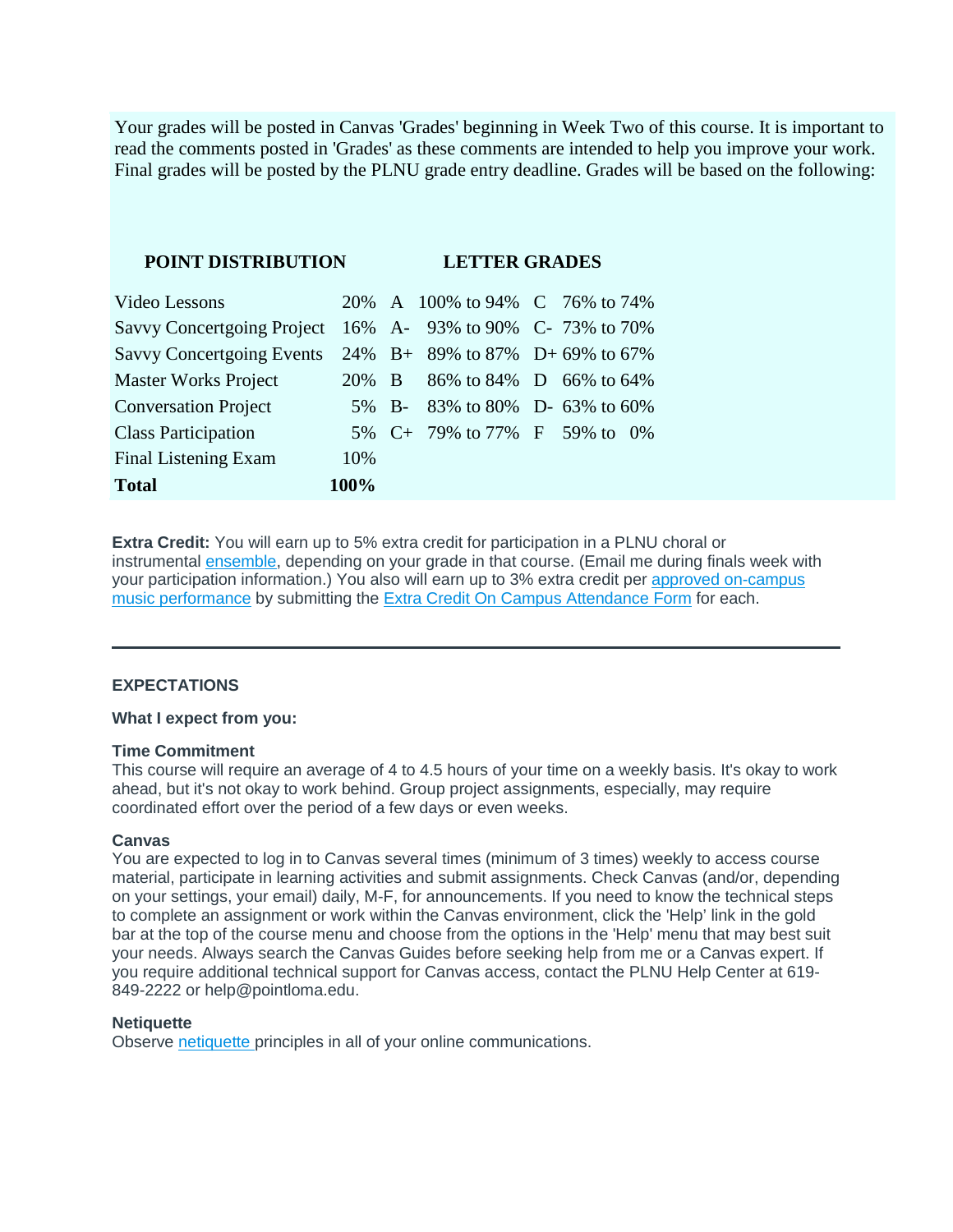#### **Group Work**

In order to build a sense of community, to lighten your load and to provide you with the opportunity to learn from one another, some assignments for the course involve group work.

#### **Concert Attendance**

This course requires attendance at three specified off-campus concerts. Carpooling is strongly encouraged, and carpool organization will be facilitated with free online software. In addition to these off-campus concerts, you may attend approved on-campus performances for extra credit. As an audience member on-campus or off-campus, always observe [concert etiquette.](https://canvas.pointloma.edu/courses/32596/pages/concert-etiquette)

#### **What you can expect from me:**

You can expect me to: work hard to facilitate your learning, be available to help you individually on an as-needed basis and be dedicated to your success. I will regularly post announcements for our class and will answer questions concerning assignments and course content. I will make best efforts to respond to your inquiries within 24 hours, M-F. Please be patient and know that I am responding to many students.

#### **INCOMPLETES AND LATE ASSIGNMENTS**

All assignments are to be submitted/turned in before they are due—including assignments posted in Canvas. Incompletes will only be assigned in extremely unusual circumstances.

#### **PLNU COPYRIGHT POLICY**

Point Loma Nazarene University, as a non-profit educational institution, is entitled by law to use materials protected by the US Copyright Act for classroom education. Any use of those materials outside the class may violate the law.

#### **PLNU ACADEMIC HONESTY POLICY**

Students should demonstrate academic honesty by doing original work and by giving appropriate credit to the ideas of others. Academic dishonesty is the act of presenting information, ideas, and/or concepts as one's own when in reality they are the results of another person's creativity and effort. A faculty member who believes a situation involving academic dishonesty has been detected may assign a failing grade for that assignment or examination, or, depending on the seriousness of the offense, for the course. Faculty should follow and students may appeal using the procedure in the university Catalog. See [Academic Policies](http://catalog.pointloma.edu/content.php?catoid=18&navoid=1278) for definitions of kinds of academic dishonesty and for further policy information.

#### **PLNU ACADEMIC ACCOMMODATIONS POLICY**

If you have a diagnosed disability, please contact PLNU's Disability Resource Center (DRC) within the first two weeks of class to demonstrate need and to register for accommodation by phone at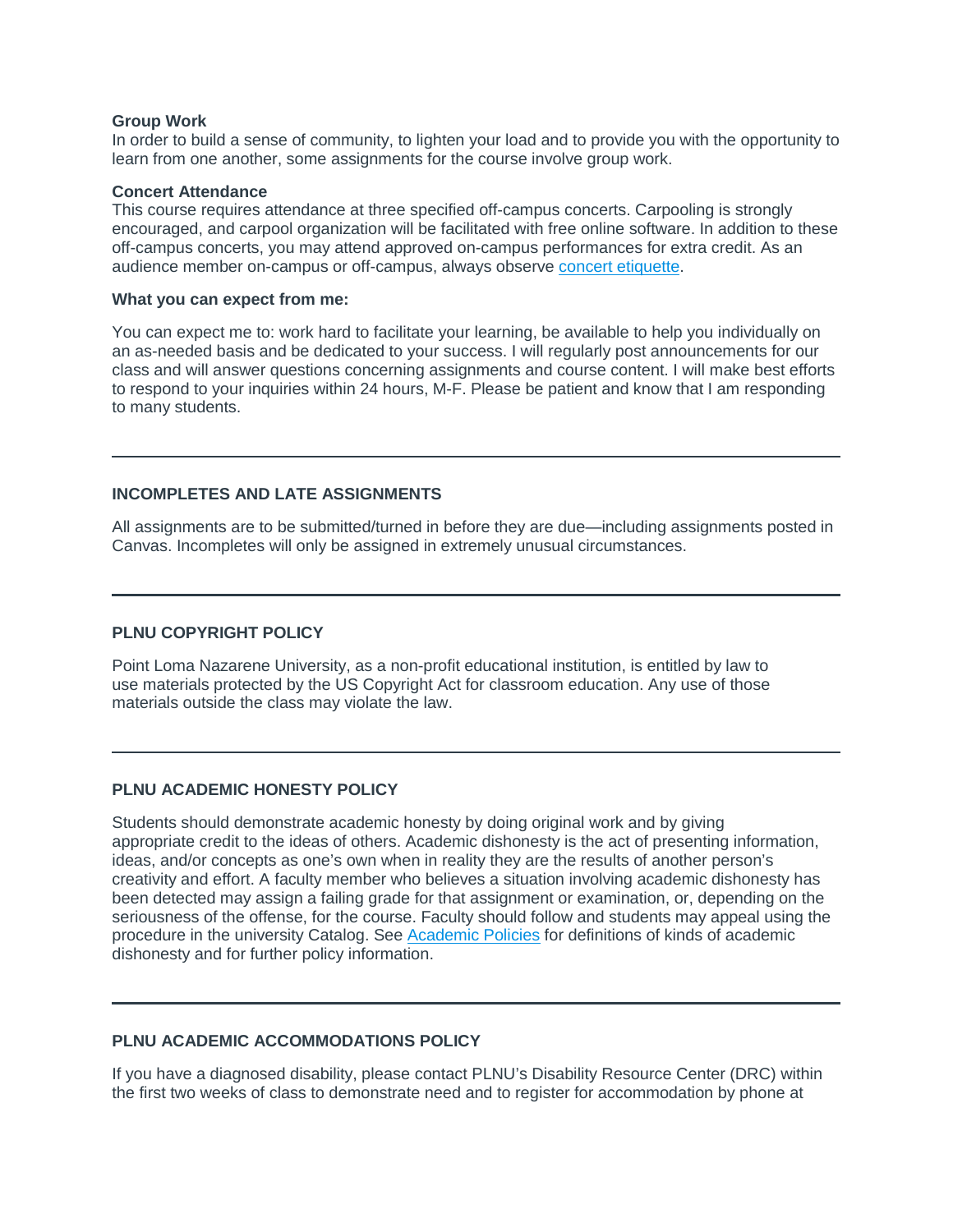619-849-2486 or by e-mail at DRC@pointloma.edu. See Disability Resource Center for additional information.

## **PLNU ATTENDANCE AND PARTICIPATION POLICY**

Regular and punctual attendance at all classes is considered essential to optimum academic achievement. If the student is absent from more than 10 percent of class meetings, the faculty member can file a written report which may result in de-enrollment. If the absences exceed 20 percent, the student may be de-enrolled without notice until the university drop date or, after that date, receive the appropriate grade for their work and participation. See [Academic Policies](http://catalog.pointloma.edu/content.php?catoid=18&navoid=1278#Class_Attendance) in the Undergraduate Academic Catalog.

### **USE OF TECHNOLOGY**

In order to be successful in the online environment, you'll need to meet the minimum technology and system requirements.

This course conceivably can be done with computer-lab computers and a smartphone, but using your own laptop computer will be much more convenient. The computer you will use needs the following:

- Platforms: Mac OS X 10.5 or higher or Windows XP or higher
- Productivity Software: Microsoft Word or Apple Pages; Adobe Reader
- Web Browser: Chrome or Firefox latest release with Adobe Shockwave and Adobe Flash Player. Other browsers, such as Safari, tend not to work properly with some of the technology used in this course
- Networking: DSL or cable modem and a broadband connection to the internet
- Email: School issued Gmail account
- Webcam, Microphone, good speakers or headphones
- A smartphone, tablet computer, or camera for taking photographs of yourself

You also need access to a photo-capable and video-capable smartphone or another type of digital camera with these capabilities.

Problems with technology do not relieve you of the responsibility of participating, turning in your assignments, or completing your class work.

Use this [handy link](https://community.canvaslms.com/community/answers/guides) if you're having problems with Canvas.

# **SPIRITUAL CARE**

PLNU strives to be a place where you grow as a whole person. To this end, we provide resources for our students to encounter God and grow in their Christian faith. You'll find faith integration activities throughout this course. In addition, there are resources for your Christian faith journey available on campus.